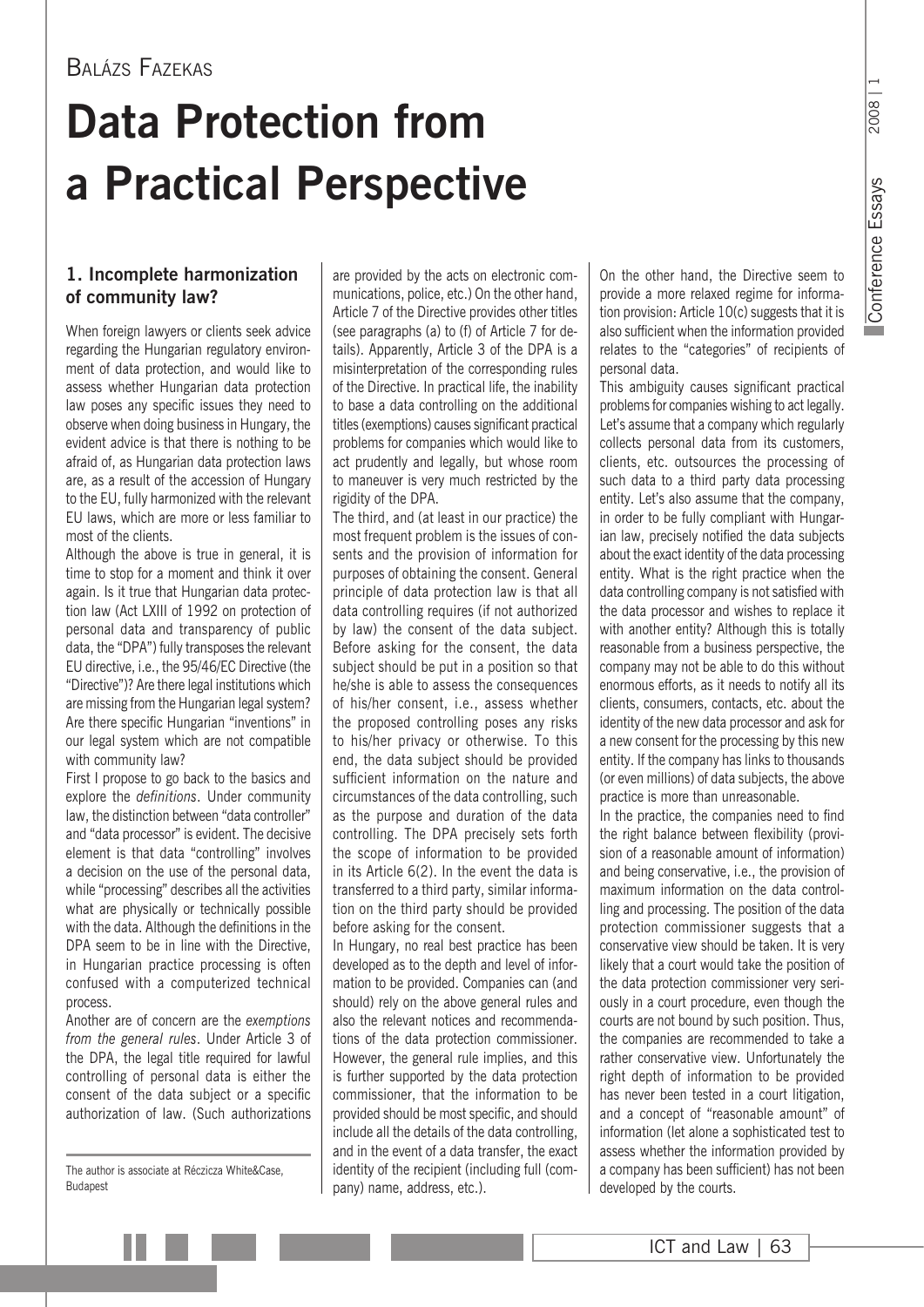# 2008 | 1 Conference Essays Conference Essays

#### **2. Personal data, private information (privacy), trade secrets**

Without elaborating in detail on the definition of personal data and private or trade secrets, it is generally true that personal data is every data through which a private individual can be identified, while there are also information which are not personal data in the strict sense but which still belong to the private sphere of a private individual (personal secrets or private information) or a company (trade secrets). The two types of information falls under somewhat different (although not at all independent) legal protection regimes (i.e., specific data protection laws and protection of personal rights including privacy under the civil law).

In practical life, it is very common that a single piece of information constitutes both a personal data and private information, or at least some portions of the information (incorporated e.g. in a company memorandum or an email) are personal data (names, addresses, telephone numbers) while other parts are rather private information only (contents of the conversation).

We are all aware that monitoring of employees by the employers, e.g. by means of tracking internet usage or reading the emails of employees, is becoming widespread. Although typically such monitoring is often viewed by the employees as offensive, we should be clear that employer's have legitimate interest they wish to protect by means of the monitoring, and they have the right to do that. Monitoring may be required also for purposes of an audit or investigation (e.g., to comply with stock exchange rules) or in order to respond to request of authorities. It is very positive that the data protection commissioner, in pace with the development of such monitoring techniques, issued recommendations on the proper interpretation and practical implementation of data protection rules in connection with monitoring, and warned companies to fully observe such recommendations.

Such recommendations, however, deal primarily with personal data, and are not always possible to apply them easily to other private information or trade secrets a company may learn in the course of the monitoring. In our view, a company will be considered as acting prudently when it complies both with data protection rules and other privacy rules at the same time. Therefore it is necessary for the companies to understand that, when implementing monitoring measures, a proper

legal solution should be implemented for protection of private information as well. E.g., companies recently often include in their general terms of employment that computers and internet are provided for the employees for business purposes only, they cannot be used for private purposes, and the company has the right to access all data stored on company computers or included in emails or other Internet communication. However, the employees may still say that, on the hard drive of the computers and in the emails, there are (a) personal data which do not belong to them, so their consent is not sufficient for the controlling of such third party data (e.g., emails received from private friends, with names, telephone cumbers, etc., or even business emails with personal data, unless the sender was aware of the circumstance of the controlling of such personal data by the recipient, in which case an implied consent can be considered as given), or (b) the email or documents contain private secrets which are not personal data in the strict sense but in relation to which the employee, or even another interested third party (if that is the case) may want to reserve his/her rights. Therefore in my view it is necessary that

consent granted by the data subject to the controlling of personal data extends to the access of any further private information. The consequences of not being prudent in developing and implementing a proper consent regime may be harsh if the information accessed by the company contains sensitive information without the owner of the information made aware of the monitoring.

#### **3. Data transfers – intra-group transfers**

In business life, it is very common that a multinational company, comprising of local businesses in various countries, shares information among its affiliates. It is also typical that certain central functions (e.g., human resources administration, payroll functions, benefits administration, client complaints) are handled by one designated affiliate in the group, typically the head office. It is also often the case that the local arms of the multinational company are located on different continents and in countries with different legal regimes, including data protection regimes. A relatively new phenomenon in Hungary is the appearance of "shared services centers", meaning an entity to which certain functions, very often administrative functions of the group are outsourced in its entirety. The operation of such shared services centers usually involves the transfer of various personal data (employees, customers, suppliers, etc.) to an from the center on a mass scale.

Hungarian law does not consider groups as a single entity, and transfer of personal data within the group requires observation of the same rules as in the event of transfers among independent third parties. (Of course, development and practical implementation of a uniform group level data protection regime is less difficult within a group under common control.) Some jurisdictions recognize groups and provide relaxed data protection rules for groups. The purposes of data protection laws is to protect the rights and privacy of private individuals. It is fair to say that normally, in the event of an intra-group transfer of personal data, the risks associated with the possible breach of rights and privacy of private individuals are lower, or at least it is relatively easy to mitigate such risks. In the event of intra-group transfers, the aim of the transfer is evident (such as, payroll), the flow of data is transparent (group entities), the security measures can be made uniform (global IT systems), all mitigating the data protection risks. Also, it is absolutely possible, and recommended, that a global data protection and privacy policy is put in place. If personal data of employees are concerned, it should also be noted that there are existing and well-established interfaces between the employees and the employers which may be used also for obtaining consent or seeking remedies.

#### **4. Data transfers to foreign authorities**

In a our global world, from time to time Hungarian and foreign authorities need to share information they have on companies, including for purposes of provision of legal assistance by an authority to another authority. The cooperating authorities are often not certain as to how, under what circumstance, under what procedure, and what scope of personal data may be transferred between them for purposes of legal assistance.

A practical example: The SEC, the U.S. Securities and Exchange Commission has regulatory powers over certain Hungarian companies which are listed on the New York Stock Exchange. Of course, these Hungarian companies are subject also to Hungarian law, and so long they are listed on the Budapest Stock Exchange, are also subject to the regulatory powers of the PSZAF, the Hungarian Financial Supervisory Authority. If the SEC believes that there is a criminal act committed within the company (and US securities law has become rather strict recently), it will turn

Ш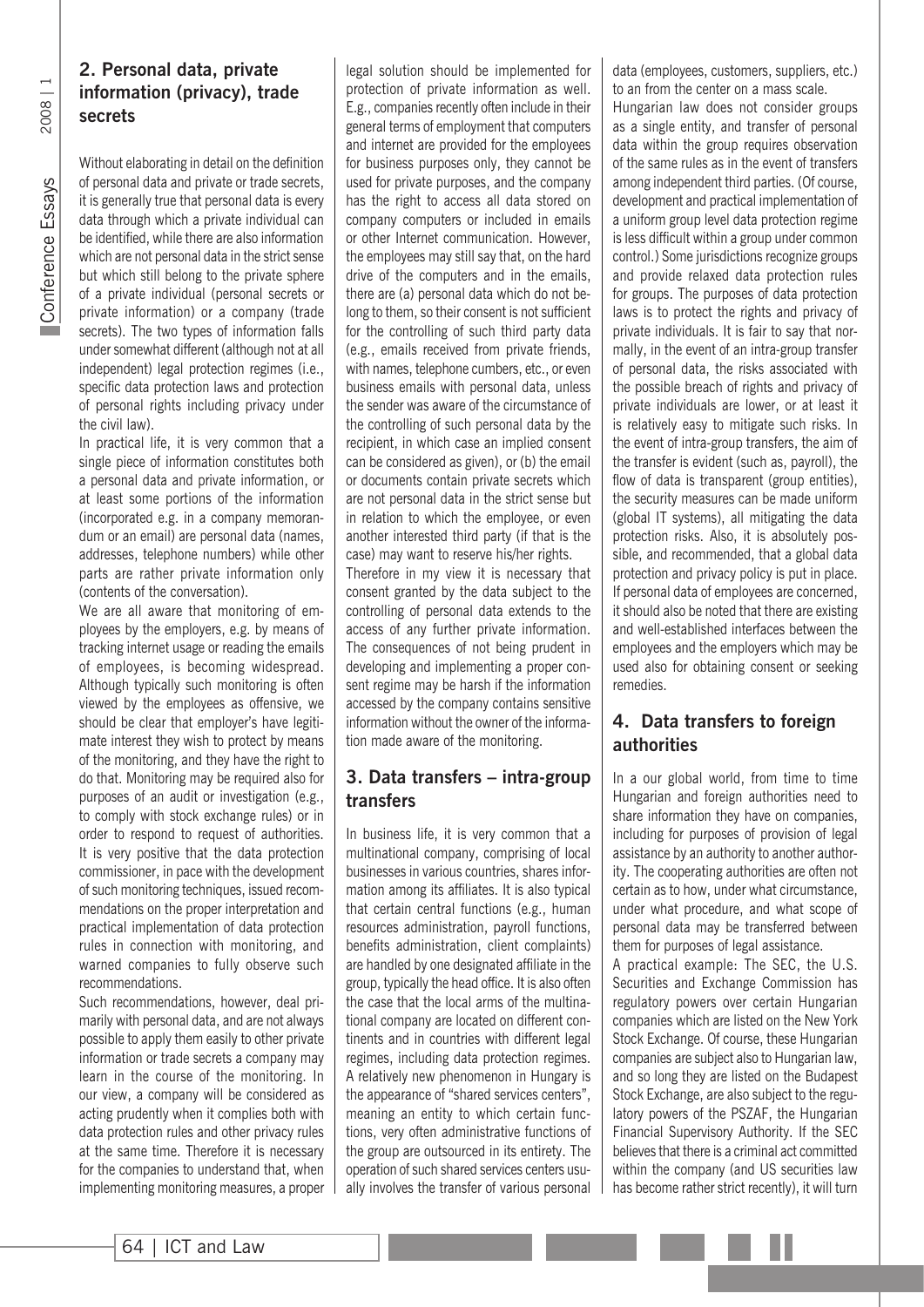to the Hungarian PSZAF for information on the grounds of international agreements on legal assistance in criminal matters. However, as a general rule, PSZAF cannot provide the required information on such basis if the alleged crime is not a crime under Hungarian law. The PSZAF would rather like to rely on the international cooperation agreements among securities commissions, which may not be applied by the SEC in the given situation. Apparently, there may be different regimes in place governing data transfers between authorities located in various countries, and it is not always clear what legal regime should be used in a given situation.

#### **5. Data transfers – chain of transfers**

In a global world, a global company usually maintains office around the world. Let's imagine a global company with offices in Budapest, London, New York and Singapore. Let's also imagine that the London office is responsible for collecting certain personal data (e.g., of employees, clients, etc.) in Europe from the European offices, than it aggregates such data and forwards it to New York and Singapore (e.g., for billing, escalation of client complaints, payroll, etc.). A number of questions arise: Is the London office a data controller or a data processor? Does the Budapest office, prior to the transfer, need to verify if New York is registered as falling under the "Safe Harbor" rules, providing a sufficient level of protection? What about Singapore? Does the Budapest office need to be a party to a data processing agreement under the EC standard contractual clauses for purposes of the data transfer with London, New York or Singapore? I do not intend to answer these questions now: I just tried to illustrate the range and nature of data protection issues a global world raises.

#### **6. Rights of data subjects to enforce agreement**

The EU developed standard contractual clauses (SCC) to govern the transfer of personal data for purposes of data controlling and data processing by an entity located in another (non-EEA) country. One of the most important aims of such SCC is to ensure that, by the inclusion of its terms in a data transfer agreement to be concluded between the transferor and the recipient, appropriate remedies are made available to data subjects affected by the transfer.

It is important to note that in some countries the data transfer agreement needs to be registered by, or at least notified to, the data protection commissioner (or the similar relevant office). The question is whether data subjects are able to exercise their rights under such agreement even in the absence of such registration/notification. Arguably, even if the agreement is not registered/notified, the data subjects are authorized to exercise the remedies, otherwise the purposes of the agreement (i.e., to provide remedies to the data subjects) cannot be achieved. Also, a question is whether the data transfer

agreement needs to be disclosed to, or possibly consented by, the data subjects in order to provide remedies to the data subjects. Arguably, the data subjects are authorized to exercise remedies even if they do not know about the existence of the agreement, or do not know the exact terms and conditions of the agreement. However, as a rule of thumb, relevant information on the remedies should be made available to the data subjects, otherwise the data subject will practically unable to exercise their rights. It is preferred that an extract of the agreement itself (if not the entire agreement) is provided to the data subjects for information purposes.

#### **7. Law office as data controller**

Under the Act on Attorneys (Act XI of 1998), the attorney (and the law office) is de facto a data controller, as it needs to establish a relationship with the client which inevitably involves the collected of facts, information, data, including personal data. Here the problems lies within the co-existence of two regimes governing data controlling by attorneys, i.e., the regime provided by the Act on Attorneys and the DPA. An examination of the two regimes reveals that there are certain discrepancies between the two regimes:

The Attorneys Act recognizes special operational forms, such as the association of offices. On the other hand, the DPA does not provide special rules for such an association. Although a transfer of data among the associated offices, including if the offices are in multiple countries, is arguable permitted by the Attorneys Act, such transfer is viewed as a transfer to a third party under the DPA. As a consequence, if such transfer involves transfer to a recipient to another jurisdiction, the level of protection provided in such other jurisdiction should also be judged (unless the recipient is within the EEA). A practical issue is whether and how, in case of transfer among law offices, the level of protection provided by the legal regimes governing secrecy requirements posed on attorneys should also be taken into account, on top of the "general" data protection regime in the relevant jurisdiction.

Another issue to be explored is the difference between treatment of client data and other third party data by law offices. In the daily practice, a law office normally collects and processes various personal data, including (a) client data, primarily for administration and billing purposes, and (b) other third party data, such as data of the counter-party in a litigation, contact lists with contact details of people delegated by various entities working on a transaction (so-called "working party lists"), contact details of persons to be inserted into agreements for notification purposes, and various other data learned in a due diligence review procedure. It is fair to say that client data and those third party data which were provided by the respective party or person voluntarily (e.g., a working party list) do not raise legal issues, as by providing the data, and in awareness of the purpose and other circumstances of the use of the data, the respective data subjects grant an implied consent to the controlling of their data by the law office. However, controlling of those data which are gathered without the data subject knowing about the data controlling activity (such as learned in a due diligence procedure) arguably raise legal issues. Nevertheless, all such data will still be considered as attorney secrets and cannot be disseminated to third parties.

The general legal position is that the Attorneys Act provides sufficient title for the data controlling for the law office or the actual lawyer having access to the above data. However, in daily life, such information often needs to be shared among other lawyers or law offices, and even with other entities. It is somewhat unclear to what extent such transfer is permitted or would require additional measures to ensure legality. (It depends on various factors, but most importantly, whether an implied consent can be considered as given in the actual situation.) In the practice, to be on the safe side, the parties make almost all information transfers (including transfer of personal data, business secrets, etc.) subject to the signing of a confidentiality agreement by the recipient party. However, such confidentiality agreements usually do not extend to special data protection considerations and may not always be sufficient for data protection purposes.

#### **8. Consent in online environment**

Data protection in online environment raises additional questions. One of the issue areas